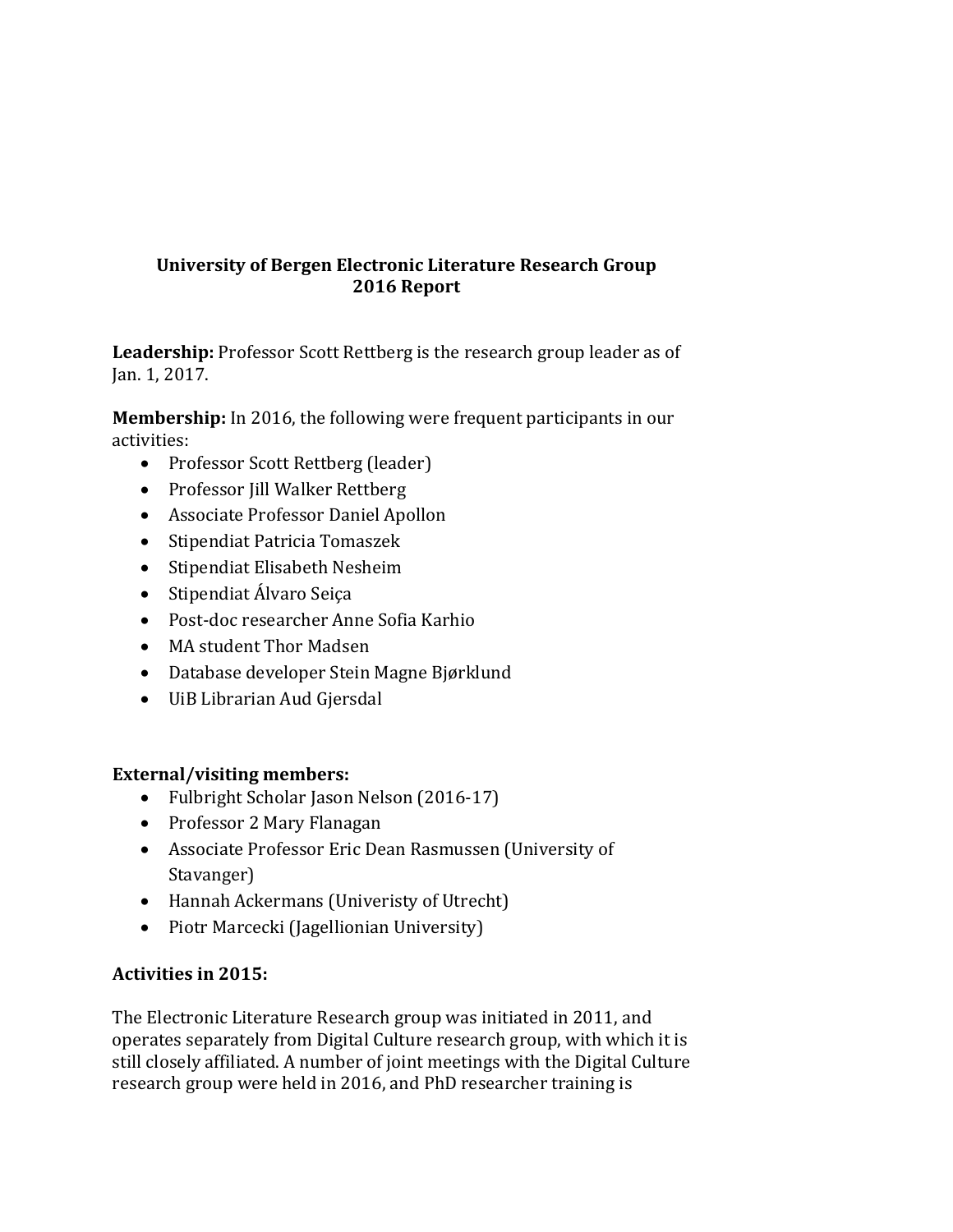administered jointly through the two research groups. The research group met regularly.

In 2016 the group was primarily focused on Ph.D. researcher training, on participating in events including guest lecturers from international scholars, on developing new international ties, and continuing development and support of the *Electronic Literature Knowledge Base*, the open-access research database which is currently the most extensive online resource in the field of electronic literature.

Research group members had a number of significant research publications in 2015, including a number of journal articles and book chapters. Group members including Scott Rettberg, Jill Walker Rettberg, Anne Karhio, Mary Flanagan, Jason Nelson, Elisabeth Nesheim, Álvaro Seiça, and Patricia Tomaszek made many presentations at international conferences related to digital media aesthetics and electronic literature, including four invited keynote addresses on the topic. Group leader Scott Rettberg also received two significant awards for creative work in the field, including the 2016 Robert Coover Award for a Work of Electronic Literature, the top award for a creative work in the field of electronic literature.

Scholarly work continues apace. Two PhD dissertations by Seiça and Tomaszek are expected to be completed in 2017, and Rettberg intends to complete his book-in-progress *Electronic Literature*, under contract with Polity Press, during the same period. Post-doc researcher Anne Karhio also has several significant publications related to electronic literature in press. One of the main functions of our group is to regularly review and discuss work-in-progress.

During the Spring 2016 semester, we renewed our collaboration with the Bergen Public Library, bringing three public events with electronic literature authors to Bergen audiences. We continue to collaborate with the UiB library on projects including a special collection of ephemera and documents related to the field of electronic literature, which has now been established in the library's special collections. With the UiB library we are now also engaged in a project with the National Library of Norway to archive electronic literature produced in Norway or with significant connections to Norway.